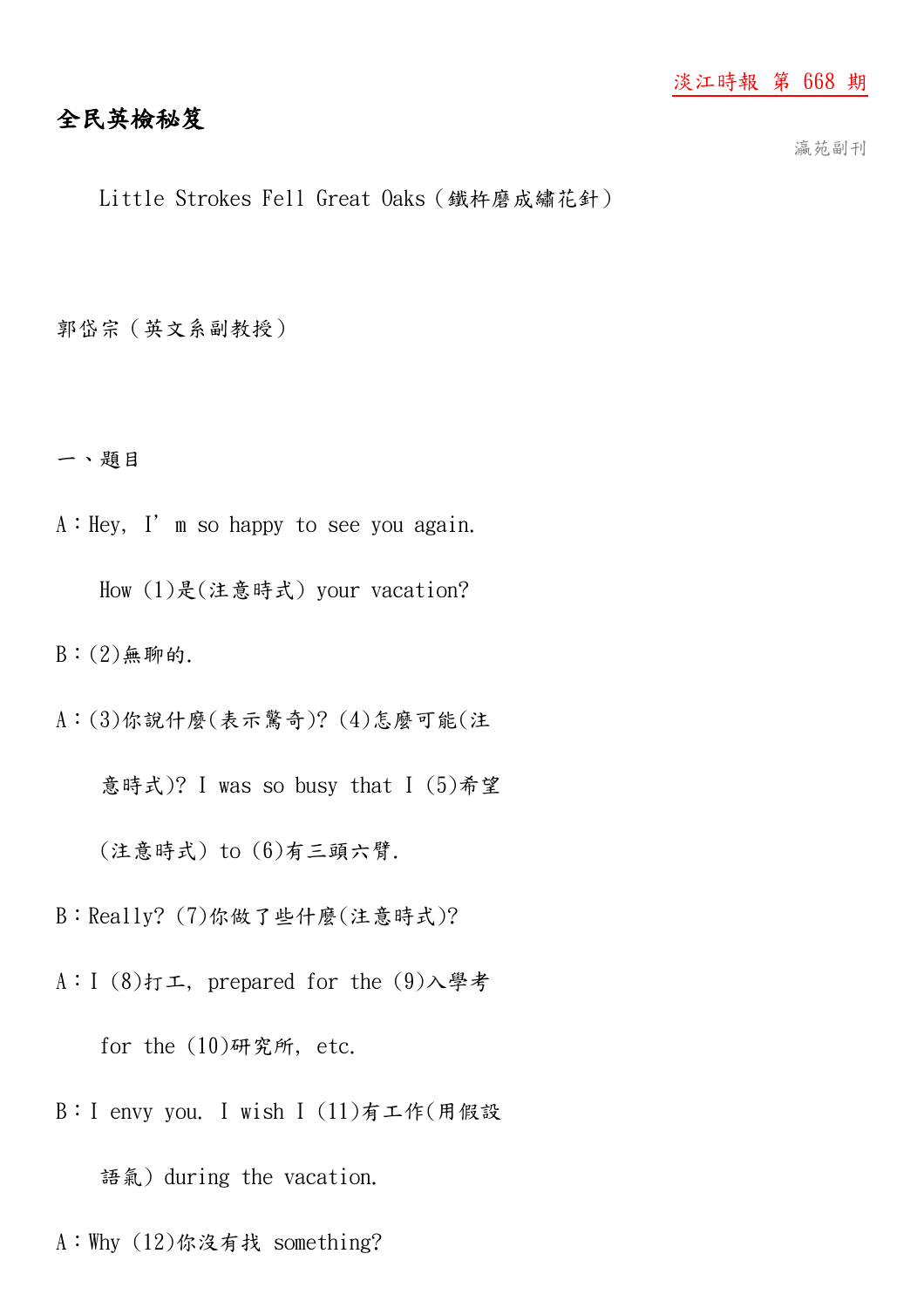B:(13)我有啊(注意時式). I (14)搜尋

through  $(15)$ 網路 and  $(16)$ 寄 my

(17)履歷表(注意單複數) to (18)好幾家

places, but I (19)還沒收到(現在完成式,

表示「至今……」) any (20)回覆 (21)到

目前為止.

A:(22)你的英文好嗎?

B:(23)算是差的. You've (24)碰到 my

(25)致命傷.

A:The (26)職場 is quite (27)競爭的. In

 this (28)地球村 (29)說寫流利的 English is a (30)必備品. Start now, (31)否則你

會後悔的!

B:Then I will (32)硬著頭皮來面對它囉!

A:(33)你不需要硬著頭皮學. (34)你何不

 enjoy your (35)進步? (36)一天一點 and you'll (37)累積 (38)很多 in (39)只要一

年.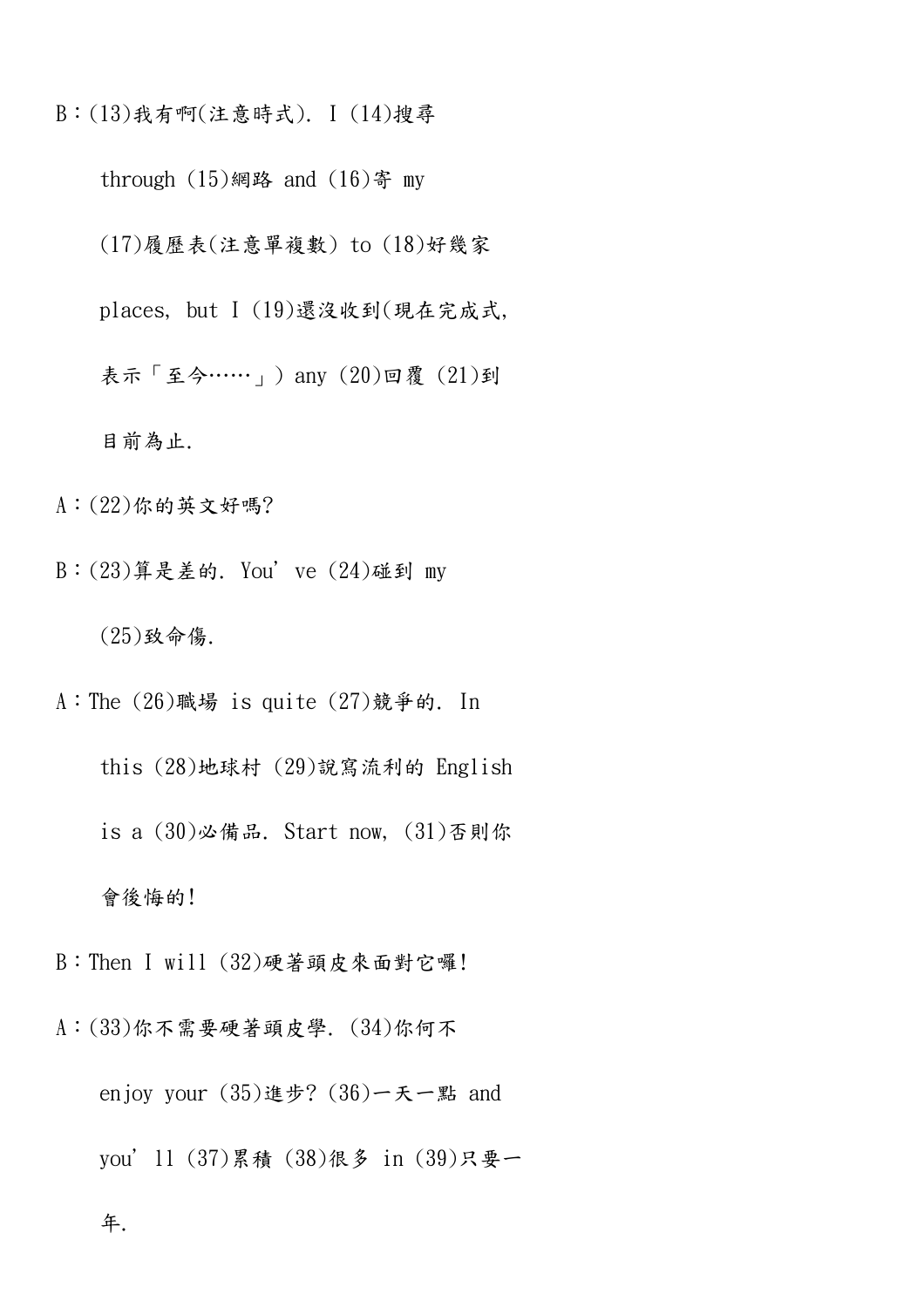## 二、答案

- (1)was (2)Boring (boring:令人無聊的,例:
	- This movie is boring. bored: 感到無聊的,
	- 例:I feel bored.) (3)What (4)How was it
	- possible (5)wished (6)have eight arms (7)What
	- did you do (8)worked (9)entrance exam
	- (10)graduate school (11)had worked (因為希
	- 望有工作,例如在本句,但卻沒工作,可以
	- 用假設語氣、方法,將時式往後退一步。例
	- 如在本句,將原本的過去式再往過去退一步
	- ,變成過去完成。)(12)didn't you find
	- (13)I did (14)browsed (15)the Internet (6)sent
	- $(17)$ resumes  $(18)$ quite a few  $(19)$ haven't
	- received  $(20)$ reply  $(21)$ so far  $(22)$ How's your
	- English (23)Below average (below:在……之
	- 下; average:平均) (24)hit (25)fatal wound
	- (26)job market (27)competitive (28)global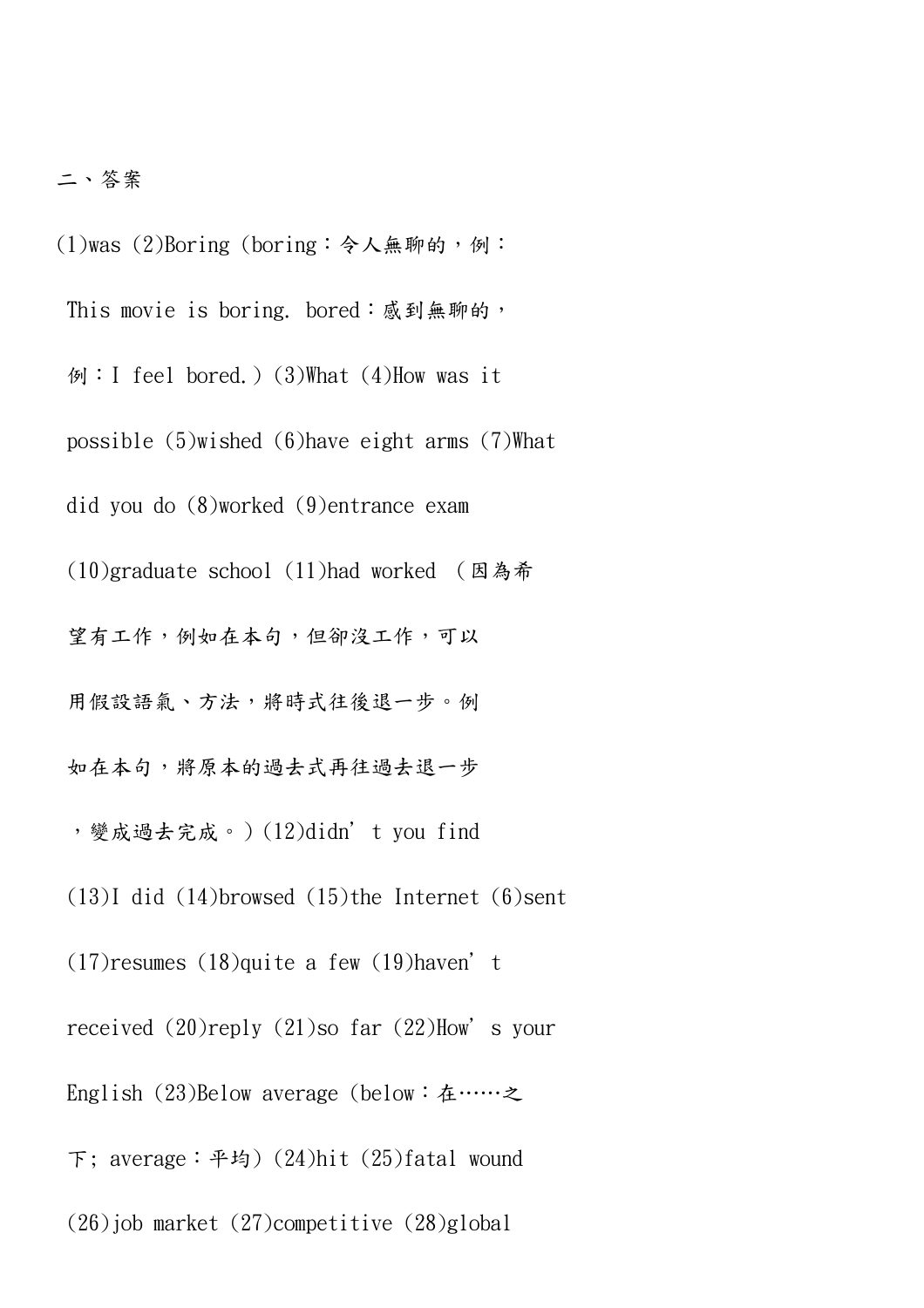village (29)fluent spoken and written English

(因為英文是「被」說和「被」寫,所以用

「過去分詞」) (30)must (31)or you'll regret

(32)brace myself and bear with it (33)You

don't have to (34)Why don't you

(35)progress (36)A little a day (37)accumulate

(38)a lot (39)as short as a year

三、中文(請眼看中文,口譯為英語3-4次)

A:嘿!好高興又見面了!你的假期過得如

#### 何?

B:好無聊喔。

A:你說什麼!怎麼可能呢?我忙地真希望

有三頭六臂呢!

B:真的啊?你做了些什麼事呢?

A:我打工,還要準備考研究所……等等。

B:我羨慕你,我真希望我這個假期中能有

#### 個工作!